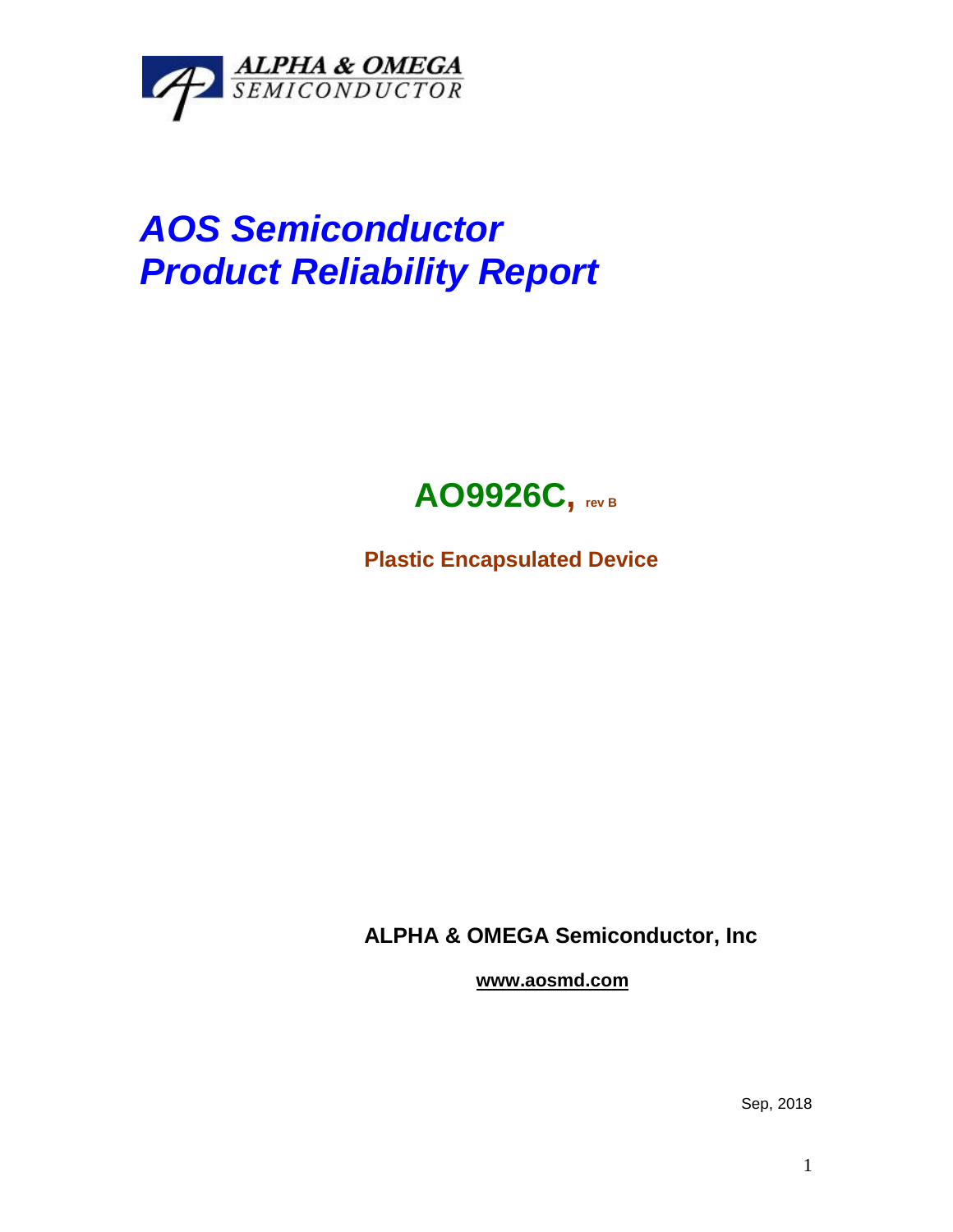

This AOS product reliability report summarizes the qualification result for AO9926C. Accelerated environmental tests are performed on a specific sample size, and then followed by electrical test at end point. Review of final electrical test result confirms that AO9926C passes AOS quality and reliability requirements. The released product will be categorized by the process family and be routine monitored for continuously improving the product quality.

| <b>Test Item</b>                | <b>Test Condition</b>                                               | <b>Time Point</b>      | Total<br><b>Sample</b><br><b>Size</b> | <b>Number</b><br>οf<br><b>Failures</b> | Reference<br><b>Standard</b> |
|---------------------------------|---------------------------------------------------------------------|------------------------|---------------------------------------|----------------------------------------|------------------------------|
| <b>HTGB</b>                     | Temp = $150^{\circ}$ C,<br>Vgs=100% of Vgsmax                       | 168/500/<br>1000 hours | 924 pcs                               | $\bf{0}$                               | <b>JESD22-A108</b>           |
| <b>HTRB</b>                     | Temp = $150^{\circ}$ C,<br>Vds=80% of Vdsmax                        | 168/500/<br>1000 hours | 924 pcs                               | 0                                      | <b>JESD22-A108</b>           |
| <b>Precondition</b><br>(Note A) | 168hr 85°C / 85%RH +<br>3 cycle reflow@260°C<br>(MSL <sub>1</sub> ) |                        | 4620 pcs                              | $\bf{0}$                               | <b>JESD22-A113</b>           |
| <b>HAST</b>                     | 130°C, 85%RH,<br>33.3 psia,<br>$Vds = 80\%$ of Vdsmax               | 96 hours               | 693 pcs                               | $\bf{0}$                               | <b>JESD22-A110</b>           |
| H3TRB                           | 85°C, 85%RH,<br>$Vds = 80\%$ of Vdsmax                              | <b>1000 hrs</b>        | 693 pcs                               | $\bf{0}$                               | <b>JESD22-A101</b>           |
| <b>Autoclave</b>                | 121°C , 29.7 psia,<br><b>RH=100%</b>                                | 96 hours               | 924 pcs                               | 0                                      | <b>JESD22-A102</b>           |
| Temperature<br>Cycle            | $-65^{\circ}$ C to 150 $^{\circ}$ C.<br>air to air,                 | 1000 cycles            | 924 pcs                               | 0                                      | <b>JESD22-A104</b>           |
| <b>HTSL</b>                     | Temp = $150^{\circ}$ C                                              | 1000 hours             | 693 pcs                               | 0                                      | <b>JESD22-A103</b>           |
| <b>IOL</b>                      | $\triangle$ Tj = 100°C                                              | 15000 cycles           | 693 pcs                               | 0                                      | MIL-STD-750<br>Method 1037   |

## **I. Reliability Stress Test Summary and Results**

**Note:** The reliability data presents total of available generic data up to the published date. Note A: MSL (Moisture Sensitivity Level) 1 based on J-STD-020

## **II. Reliability Evaluation**

## **FIT rate (per billion): 1.91 MTTF = 59839 years**

The presentation of FIT rate for the individual product reliability is restricted by the actual burn-in sample size. Failure Rate Determination is based on JEDEC Standard JESD 85. FIT means one failure per billion hours.

**Failure Rate** = Chi<sup>2</sup> x 10<sup>9</sup> **/** [2 (N) (H) (Af)] = 1.91 **MTTF** =  $10^9$  / FIT = 59839 years

**Chi²** = Chi Squared Distribution, determined by the number of failures and confidence interval **N** = Total Number of units from burn-in tests

 $H =$  Duration of burn-in testing

**Af** = Acceleration Factor from Test to Use Conditions (Ea =  $0.7 \text{eV}$  and Tuse =  $55^{\circ}$ C) Acceleration Factor  $[Af] = Exp$   $[Eq / k (1/Tj u - 1/Tj s)]$ 

**Acceleration Factor ratio list:**

|    | 55 deg C | 70 deg C | 85 dea C | 100 deg C | 115 dea C | 130 deg C | 150 dea C |
|----|----------|----------|----------|-----------|-----------|-----------|-----------|
| Af | 259      | 87       | 32       |           | 5.64      | 2.59      |           |

**Tj s** = Stressed junction temperature in degree (Kelvin), K = C+273.16

**Tj u** =The use junction temperature in degree (Kelvin), K = C+273.16